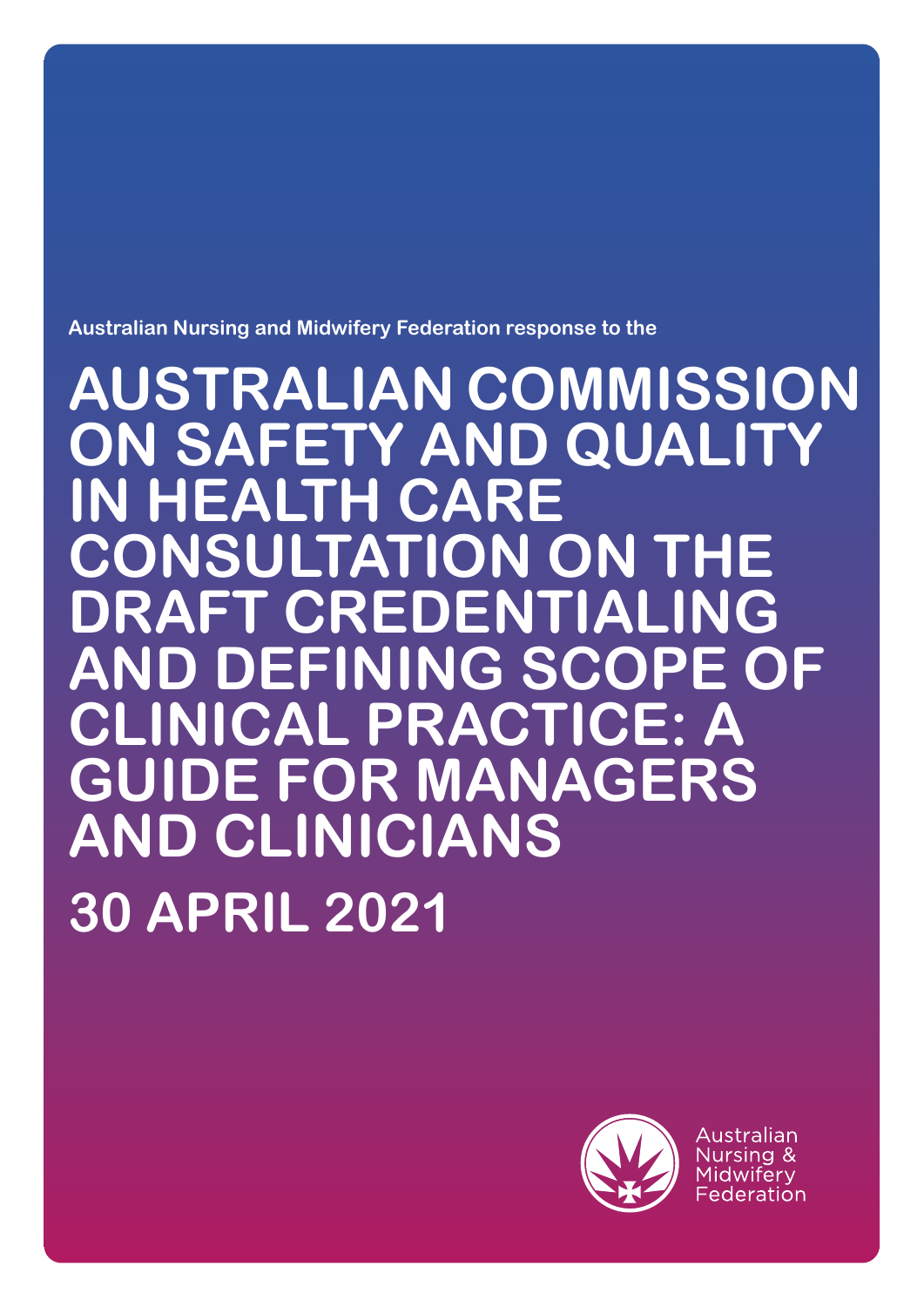

# **INTRODUCTION**

The Australian Nursing and Midwifery Federation (ANMF) is Australia's largest national union and professional nursing and midwifery organisation. In collaboration with the ANMF's eight state and territory branches, we represent the professional, industrial and political interests of more than 300,000 nurses, midwives and carers across the country.

Our members work in the public and private health, aged care and disability sectors across a wide variety of urban, rural and remote locations. We work with them to improve their ability to deliver safe and best practice care in each and every one of these settings, fulfil their professional goals and achieve a healthy work/life balance.

Our strong and growing membership and integrated role as both a professional and industrial organisation provide us with a complete understanding of all aspects of the nursing and midwifery professions and see us uniquely placed to defend and advance our professions.

Through our work with members we aim to strengthen the contribution of nursing and midwifery to improving Australia's health and aged care systems, and the health of our national and global communities.

The ANMF welcomes the opportunity to provide feedback on the draft *Credentialing and Defining Scope of Clinical Practice: A guide for managers and clinicians* (the draft guide).

The ANMF does not support the use of the draft guide for nurses and midwives and has significant concerns with the foundations of the draft. These concerns include, but are not limited to:

- overall lack of clarity regarding the intent of the document, with components of multiple processes such as admitting rights, clinical privileging, continuous quality improvement, performance development review, and general human resource procedures grouped together under the terms 'credentialing' and 'scope of clinical practice';
- the exceptionally broad use of the term clinician to encompass all health care providers;
- inadequate evidence to support a need for the guide in addition to existing policies and requirements that address health practitioner's qualifications, regulation, and performance;
- the use of the term 'credentialing' to characterise the process outlined in the draft;
- a lack of evidence to support that credentialling, as described in the draft guide, or in any form beyond that required by registration overseen by the Australian Health Practitioner Regulation Agency (Ahpra), will increase safety and quality in health care generally, and the care provided by nurses and midwives in particular;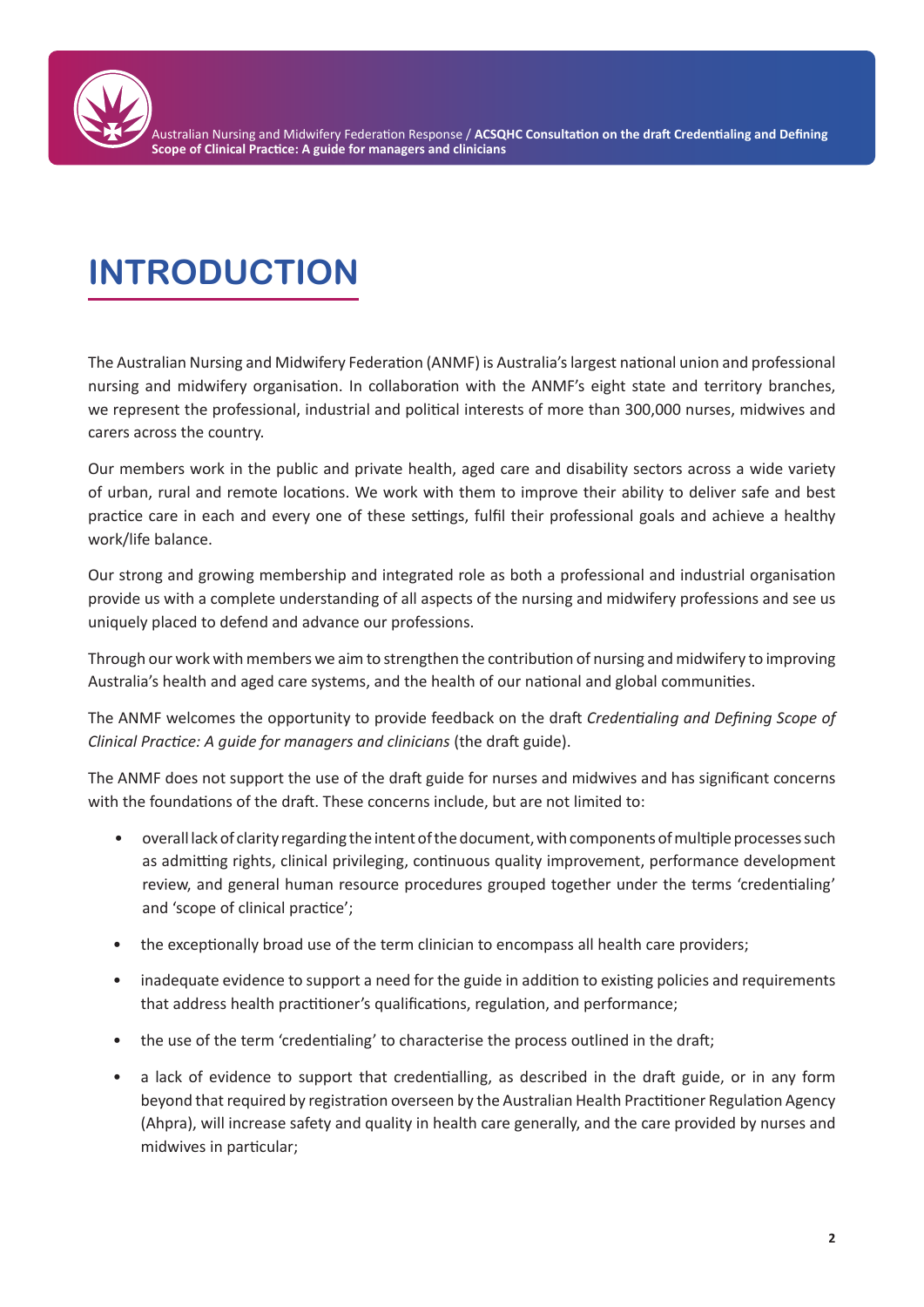

Australian Nursing and Midwifery Federation Response / **ACSQHC Consultation on the draft Credentialing and Defining Scope of Clinical Practice: A guide for managers and clinicians**

- the use of credentialling as a method for determining the scope of clinical practice for nurses and midwives; and,
- the overarching purpose of the draft for health service organisations to use as a tool to determine and manage a nurse or midwife's scope of practice.

The draft guide inappropriately attempts to bundle together multiple processes targeted at all health care providers in one document. As a result, it is overly prescriptive, convoluted and serves no demonstrated benefit to improve safety and quality in health care. The definition of clinician is too broad and homogenises a health care workforce that is diverse and underpinned by differing standards and regulation for practice. As regulated health practitioners, nurses and midwives must be excluded from this definition and reference to them removed from the draft guide altogether.

#### *Credentialling*

Internationally, credentialling has been described as a central function of the regulatory system requiring "licensure, certification or authorisation by a national governmental agency".<sup>1</sup> It is a term applied to "processes used to designate that an individual, program, institution or product have met established standards," as set by a national body.<sup>2</sup> In the Australian context, this is achieved through statutory regulation in the form of profession-specific registration. Statutory regulation provides the public with the mechanism by which they can be assured of the registration status and thereby the right of an individual health practitioner to practice.

The method of credentialling described in the draft guide is misleading and inconsistent with internationally recognised definitions. What is described is essentially a human resource selection and appointment process. This process, whilst offering a comprehensive guide for employers and organisations to perform pre-employment selection and appointment checks, does not include the rigorous assessment and validation underpinning statutory regulation. Despite providing information that indicates a nurse or midwife's experience and suitability to meet the requirements of their position description on paper, these processes do not provide the type of evidence that offers additional safety and quality assurances beyond statutory regulation and are therefore unnecessary and meaningless.

This process of 'credentialing' or additional information gathering outlined in the draft does, however, create excessive and repetitive burdens on nurses and midwives; restricts and limits nursing and midwifery scope of practice, and employment and promotion opportunities; and conveys a false sense of a nurse or midwife's safety to practice. Under the National Law<sup>3</sup>, nurses and midwives, as regulated health practitioners are already subjected to rigorous pre-registration checks and are required to achieve agreed minimum education standards to apply for registration. They are also required to make annual declarations regarding their commitment to practicing within the frameworks outlined by the Nursing and Midwifery Board of Australia (NMBA) and to their ongoing learning, to maintain their registration and right to practice. These processes are sufficient, effective and provide public protection.

<sup>1.</sup> International Council of Nurses (2020). Guidelines on Advanced Practice Nursing 2020. Available at: https://www.icn.ch/system/files/documents/2020-04/ICN APN%20Report\_EN\_WEB.pdf

<sup>2.</sup> American Nurses Credentialing Center (ANCC) (no year). Credentialing Definitions. Available at https://www.nursingworld.org/education-events/faculty-resources/ research-grants/styles-credentialing-research-grants/credentialing-definitions/

<sup>3.</sup> Australian Health Practitioner Regulation Agency (2021). Legislation. Available at https://www.ahpra.gov.au/About-Ahpra/What-We-Do/Legislation.aspx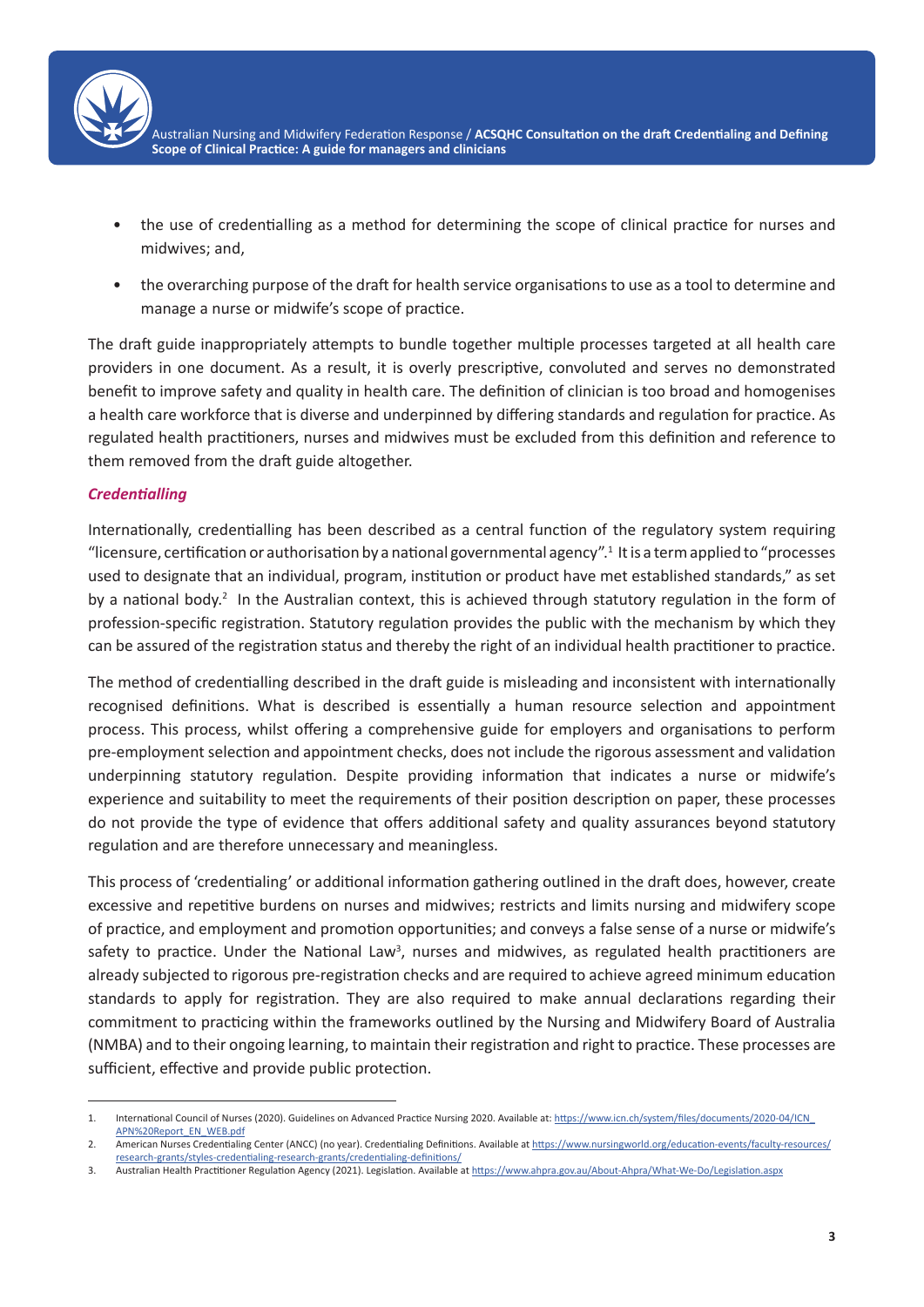Australian Nursing and Midwifery Federation Response / **ACSQHC Consultation on the draft Credentialing and Defining Scope of Clinical Practice: A guide for managers and clinicians**

The guide describes utilisation of the credentialling process therein to review nurses and midwives' performance, and to safely introduce "*new services, procedures, technology or treatments to a health service organisation*" (p5). The ANMF has concerns with the use of credentialling as a performance development tool. We again argue that the term credentialling is being improperly applied to describe activities consistent with continuous quality improvement, performance development review and continuing professional development processes. These processes are intertwined and, when implemented effectively, provide a more comprehensive assessment of safety and quality than reviewing credentials alone. For nurses and midwives, the ANMF supports continuous quality improvement processes through employer-supported ongoing professional development (these being regulated components of practice), bolstered by organisational procedures and policies designed to monitor the performance of all health care providers, for example, incident reporting, consumer complaints handling processes, morbidity and mortality data case review systems, and infection control reports.

#### *Scope of Clinical Practice*

The definition of 'scope of clinical practice' provided in the draft guide (p40) is inconsistent with the NMBA's definition of 'scope of practice' described in the *Decision Making Framework for nursing and midwifery<sup>4</sup>* . The use of an almost identical term with a different intent is ambiguous. Nurses and midwives have a regulatory responsibility to practice following the NMBA's frameworks. To require nurses and midwives to undertake additional processes to delineate scope of clinical practice as defined by the draft guide is burdensome, unnecessary and confusing.

Tethering scope of practice to the credentialling process described in the draft guide, or in any form, is inherently flawed and has not been shown to improve safety and quality in health care. According to the NMBA's *Registered nurse standards for practice*, "*scope of practice is that in which nurses are educated, competent*  to perform and permitted by law"<sup>5</sup> (p6). First and foremost, nurses and midwives have a responsibility to determine, and practice within, their own scope as required by the national health practitioner regulator under the National Law. It is not the role of health service organisations to act as quasi regulators and determine a nurse or midwife's scope of clinical practice, as is proposed in the draft guide. The *Decision Making Framework for nursing and midwifery* recognises a health service organisation may have policies that require a nurse or midwife to demonstrate their competence before they are authorised to perform certain skills for that service provider, but this authorisation does not determine their scope of practice alone.

As is the section on credentialling, the language in the guide is misleading. The process described is authorisation. It is not a tool for determining a regulated health practitioner's scope of practice and should not be identified as such.

To summarise, the ANMF supports statutory regulation of nurses and midwives under the National Regulation and Accreditation Scheme governed by the National Law, as well as the use of effective employment processes in both the selection and appointment of nurses and midwives, and in the management of their performance.

<sup>4.</sup> Nursing and Midwifery Board of Australia (2020). *Decision-making framework for nursing and midwifery*. Available at https://www. nursingmidwiferyboard.gov.au/codes-guidelines-statements/frameworks.aspx

<sup>5.</sup> Nursing and Midwifery Board of Australia (2016). *Registered nurse standards for practice*. Available at https://www.nursingmidwiferyboard.gov. au/Codes-Guidelines-Statements/Professional-standards/registered-nurse-standards-for-practice.aspx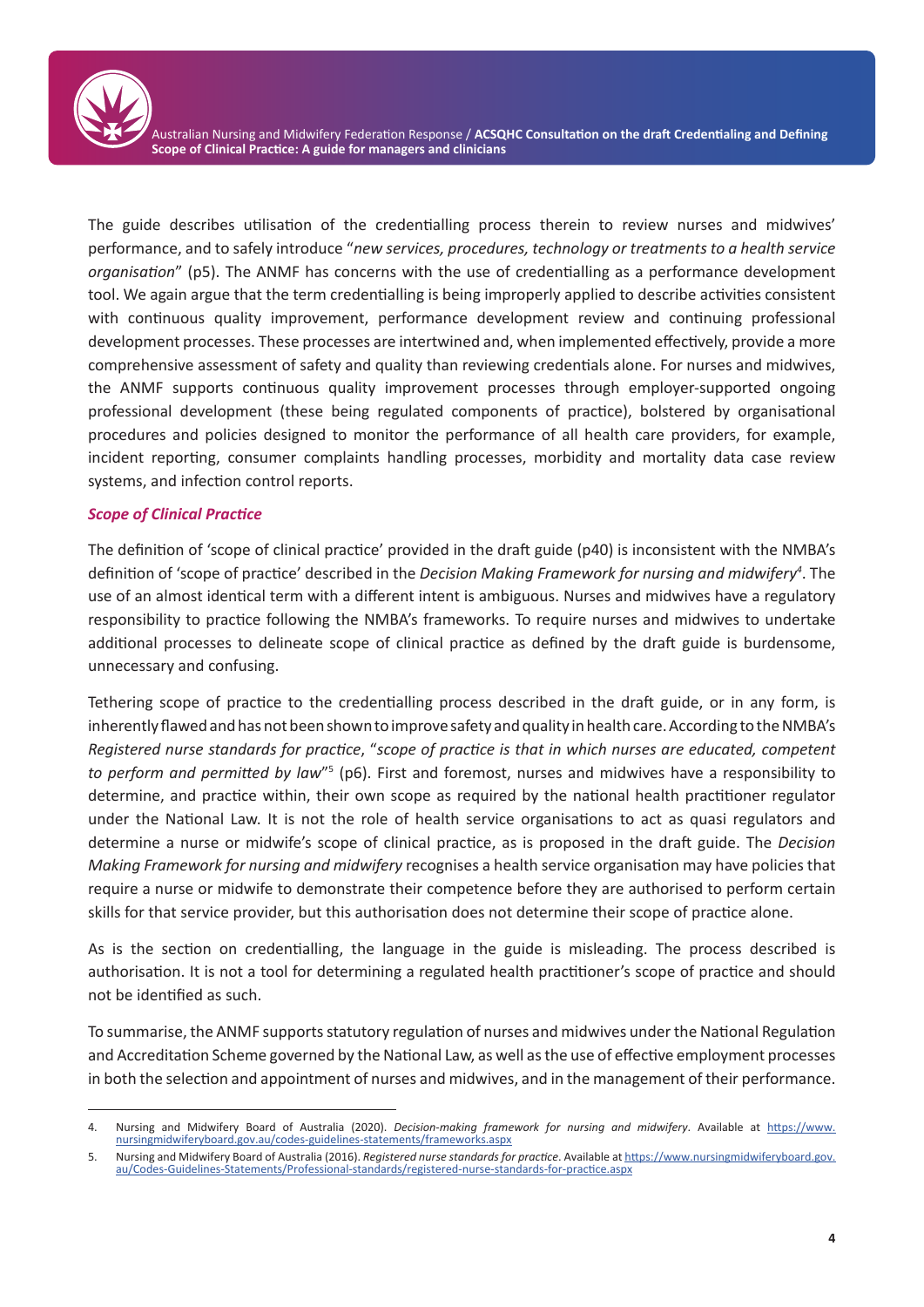

Australian Nursing and Midwifery Federation Response / **ACSQHC Consultation on the draft Credentialing and Defining Scope of Clinical Practice: A guide for managers and clinicians**

The ANMF strongly opposes credentialling by organisations and employers and rejects the premise that credentialling leads to determination of a nurse or midwife's scope of practice. Consequently, we do not support the use of the draft guide for nurses and midwives. The ANMF recommends the draft guide be revised to more accurately reflect the purpose and content therein and if unable to revise, or remove references that include nurses and midwives, then the draft guide must be withdrawn.

#### *Language*

As identified in the general feedback, the use of the terms 'credentialing' and 'scope of clinical practice' in the draft guide are inappropriate and misleading.

The credentialling section of the draft guide and accompanying checklist provide a comprehensive overview of employment selection and appointment checks and should be identified as such.

The language of the guide around scope of clinical practice frequently refers to health service organisations determining scope of clinical practice for clinicians, for example "*the health service organisation should have in place a process for defining the scope of clinical practice of the clinician*" (p14). This language is inaccurate and undermines the health practitioner's professional obligation to determine their own scope of practice. The process described in the scope of practice section should already be detailed in organisational performance management and continuous quality improvement policies. As such they are not linked with the credentialling process described in the first section of the draft.

Revising the language and title of the draft guide would provide clarification of the purpose, intent and target audience. To reflect this, the ANMF recommends the draft guide be renamed "A policy guide for health practitioner selection, appointment and review for health service organisations," and the terms 'credentialing' and 'scope of clinical practice' be removed from the document. These terms should be replaced with language that is consistent with existing, recognised processes and policies involved in employment, annual performance development review, performance management, and continuous quality improvement.

#### *Usability*

In its current form, the draft guide is a convoluted, overly prescriptive document. To implement the guide would be onerous and unwieldy for managers and health service organisations, with no evidence provided to demonstrate that current processes are inadequate, or that use of the guide would improve quality or safety for the public.

The usability of the document is also limited by the intent to apply to all clinicians as defined on page 39 of the draft guide. If the document is to be applied to all health care workers and health practitioners as defined under the term "clinician" the processes within need to be more clearly delineated, and the circumstances in which, and the health care workers or health practitioners to whom they apply, identified. For example, employment checks specific to admitting rights and clinical privileging for clinicians not employed by the organisation would apply to very few nurses or midwives, yet these processes are not clearly identified as such in the document due to the overarching misuse of the terms 'credentialing' and 'scope of clinical practice' to describe the numerous processes within.